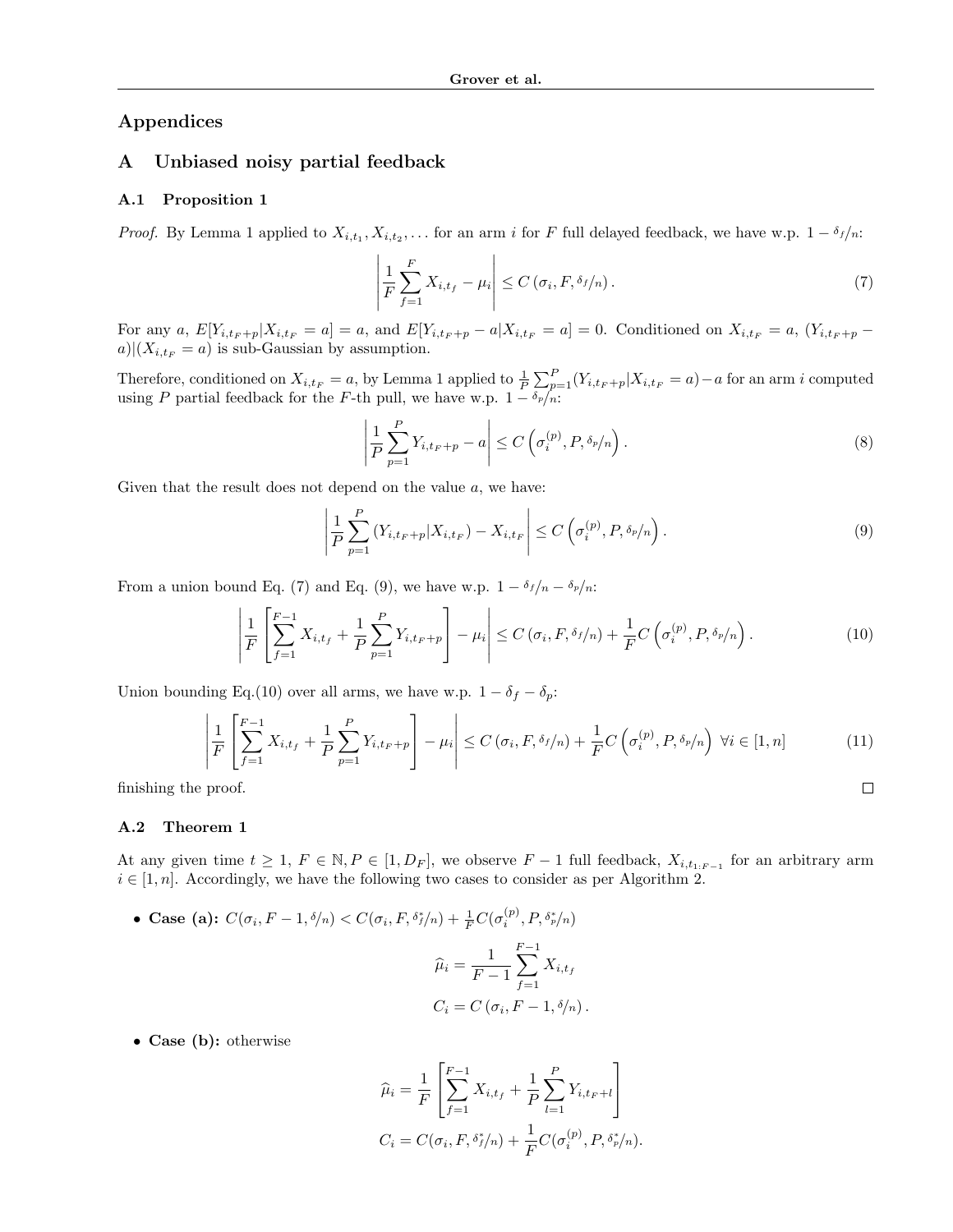Define  $\mathcal{E}_i = \{ \forall t \geq 1, |\hat{\mu}_i - \mu_i| \leq C_i \}$  be the event that the lower and upper confidence bounds of arm i trap the set true mean  $\mu_i$  for all  $t \ge 1$  where  $\hat{\mu}_i$  and  $C_i$  are chosen as described above at time t. Let  $S_t, A_t, R_t$  denote the set of surviving, accepted, and rejected arms at time t. We can then state and prove the following lemma.

**Lemma 2.** Assume  $\mathcal{E}_i$  holds for an arbitrary arm  $i \in S_t$  and  $i \notin S_{t+1}$ . Then, the following statements hold:

- $i \in A_{t+1}$  if  $i \leq k$ .
- $i \in R_{t+1}$  if  $i > k$ .

*Proof.* By definition,  $S_{t+1} \cup A_{t+1} \cup R_{t+1} = S_t$ . Recursing over  $t, t-1, ...0$ , we note that  $S_{t+1} \cup A_{t+1} \cup R_{t+1} = S_t$ .  $\{1, 2, \ldots, n\}$ . Since the lemma assumes that arm  $i \notin S_{t+1}$ , either  $i \in A_{t+1}$  or  $i \in R_{t+1}$ .

We will prove the first statement of the lemma by contradiction. For an arbitrary  $i \leq k$ , let us assume  $i \in R_{t+1}$ . This implies that  $UCB_i < \max_{j \in I}^{(k)}$  $\int_{j\in S_t}^{(k)} LCB_j$ . Since by assumptions on the lemma the lower and upper confidence bounds of any arm trap its true mean, we have  $UCB_i \geq \mu_i$  and  $\max_{j \in \mathcal{I}}^{(k)}$  $\sum_{j \in S_t}^{(\kappa)} LCB_j \leq \mu_k$ . Hence, we obtain  $\mu_i < \mu_k$ which is a contradiction since  $i \leq k$ . The second statement holds true by symmetry.

Since both Proposition 1 and Eq. (5) hold true w.p. at least  $1 - \delta/n$  for all arms, we get that  $\bigcap_{i=1}^{n} \mathcal{E}_i$  holds true w.p. at least  $1 - \delta$  (union bound) regardless of the set of  $\{\hat{\mu}_i\}_{i=1}^n$  and  $\{C_i\}_{i=1}^n$  picked by the algorithm. Combining the union bound with Lomma 2, the electrition outputs the top k set w.p. at least 1. δ the union bound with Lemma 2, the algorithm outputs the top-k set w.p. at least  $1 - \delta$  if it terminates.

### B Biased noisy partial feedback

#### B.1 Proposition 2

*Proof.* By Lemma 1 applied to  $X_{i,t_1}, X_{i,t_2}, \ldots$  for an arm i for F full delayed feedback, we have w.p.  $1 - \delta_f/n$ :

$$
\left| \frac{1}{F} \sum_{f=1}^{F} X_{i,t_f} - \mu_i \right| \le C \left( \sigma_i, F, \delta_f / n \right). \tag{12}
$$

For any a,  $E[Y_{i,t_F+p}|X_{i,t_F} = a] = a + b_i$ , and  $E[Y_{i,t_F+p} - a - b_i|X_{i,t_F} = a] = 0$ . Conditioned on  $X_{i,t_F} = a$ ,  $(Y_{i,t_F+p}-a-b_i)|(X_{i,t_F}=a)$  is sub-Gaussian by assumption. Therefore, conditioned on  $X_{i,t_F}=a$ , by Lemma 1 applied to  $\frac{1}{P}\sum_{p=1}^{P} (Y_{i,t_F+p} - b_i) - X_{i,t_F}$  for the (incomplete) F-th pull of an arm i with P partial feedback, we have w.p.  $1 - \delta_p/n$ :

$$
\left| \frac{1}{P} \sum_{p=1}^{P} \left( Y_{i,t_F + p} - b_i \right) - X_{i,t_F} \right| \leq C \left( \sigma_i^{(p)}, P, \delta_p / n \right). \tag{13}
$$

Now, consider the  $F-1$  random variables for all  $f \in [1, F-1]$ :

$$
\frac{\sum_{p=1}^{D_f-1} Y_{i,t_f+p}}{D_f-1} - X_{i,f}.\tag{14}
$$

The random variables in (14) are all sub-Gaussian with mean  $b_i$  and scale parameter  $\sigma_i^{(p)}$ . Hence, applying LIL on these random variables conditioning on  $b_i$ , we have w.p.  $1 - \delta_b/n$ :

$$
\left| \frac{1}{F-1} \sum_{f=1}^{F-1} \left( \frac{\sum_{p=1}^{D_f-1} Y_{i,t_f+p}}{D_f-1} - X_{i,D_f-1} \right) - b_i \right| \le C \left( \sigma_i^{(p)}, F-1, \delta_b/n \right). \tag{15}
$$

From a union bound of Eq. (12) and Eq. (13), we have w.p.  $1 - \delta_f/n - \delta_p/n$ :

$$
\left| \frac{1}{F} \left[ \sum_{f=1}^{F-1} X_{i,t_f} + \frac{1}{P} \sum_{p=1}^{P} \left( Y_{i,t_F + p} - b_i \right) \right] - \mu_i \right| \le C \left( \sigma_i, F, \delta_f / n \right) + \frac{1}{F} C \left( \sigma_i^{(p)}, P, \delta_p / n \right). \tag{16}
$$